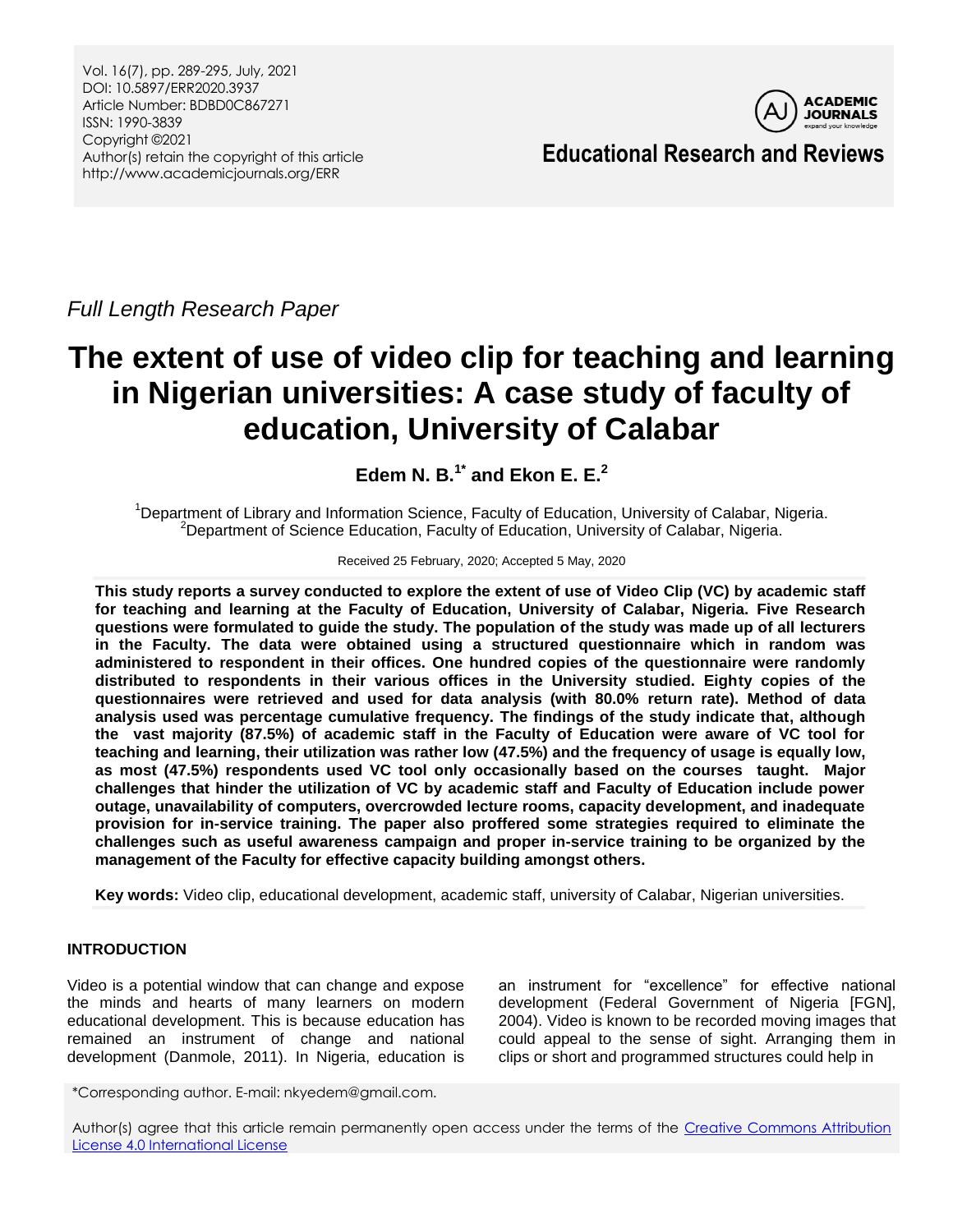the teaching and learning processes. Therefore, video enhances comprehension and retention. Real life activities involving illustrations, demonstration and specimens in Biology, Chemistry, Physics and Mathematics are brought to the students in classrooms in an exciting package.

Video Clip (VC) is cost effective relative to the traditional options of fieldtrip which has a recurring cost annually. According to Ekwueme et al. (2016), learning with Video Tape instruction (VTI) especially video clips could assist learners to gain proficiency in organizing their thought while observing the pictorial presentation on the watched clip. The researchers posit that, modern educational technology tools such as video tape, video clips and power points slides, are self-learning devices built with the help of different technologies to make teaching and learning processes more interesting and effective. Based on its importance, a video clip may be integrated in the teaching and learning processes in Nigerian universities.

Similarly, Agommuoh and Nzewi (2003) opined that, the use of VCI increases the probability of students to learn more, retain and achieve better academic performance. There are therefore some teaching models that are effective teaching avenues to facilitate students learning and understanding of scientific concepts. Ekon and Edem (2015) identified positive effects on Computer Based Instructional models on students' achievement and interest in biology in secondary schools in Cross River State. There is therefore, the need for lecturers to effectively utilize these resource devices to enhance effective teaching and learning in Nigerian Universities. This study reports on a survey carried out in the faculty of Education, University of Calabar, to explore the faculty Awareness and Utilization of VC for effective teaching and learning.

## **LITERATURE REVIEW**

A lot of studies have been conducted to investigate the effective utilization of Video Clip Instruction (VCI) for teaching and learning in Nigerian (Ekwueme et al., 2016; Ekon and Edem, 2015; Wonu and Domaka, 2013; Ifte, 2011; Wonu et al., 2010; Yusuf and Ajere, 2009). Ekwueme et al. (2016) carried out a study on the effects of educational video clip on students' academic performance in Basic Science and Mathematics and discovered that the group taught with video clips outperformed their counterparts who were taught using conventional method. Ekon and Edem (2015) posit that computer based constructivist instruction had a significant impact on teaching secondary school students. A study carried out by Yusuf and Ajere (2009) on the effects of videotape and slide tape instructions on student's achievement in social studies revealed that students performed significantly better than their counterparts taught using a normal classroom instruction.

Contemporary studies in the developed countries, in the area of education technology have focused on the use of instructional resources for teaching and learning. Wonu and Domaka (2013) studied the use of Microsoft Math Tool (MSMT) in teaching quadratic equation in a mathematics classroom and found out that Computer Assisted Instruction (CAI) was very effective compared to the conventional method while Wonu and Didi (2010) investigated the effectiveness of CAI in teaching Statistic Measure of Location (SML) at senior secondary on the use of modern information media (interactive video, computer assisted instruction (CAI), a Satellite, etc) while research efforts in Nigeria are still mainly on established medium. Tiba et al. (2016), while re-examining the factors that influence teachers' adoption and utilization of technology for teaching, reported that lack of availability and lack of access are the major factors that hinder teachers from utilizing the technology effectively. The researchers concluded that school stakeholders should as a matter of urgency make available these tools, as well as trained teachers to be able to utilize them for teaching and learning. According to Osuji (2009), professionally qualified teachers are expected to have attained desirable attitudes, skills and knowledge to make them efficient and effective in their work. On students' performance, Ifte (2011) discovered that watching video clips enhances their retentive memory and make them remember what was taught in class.

A lot has been done in the area of the use of video clip on students' academic performance according to literature reviewed but no study centering on the use of video clip by academic staff thus this study intends to find out the extent of use of video clip for teaching and learning in Nigerian Universities

## **THEORETICAL FRAMEWORK**

Albert Bandura's social learning theory provides the theoretical basis for this study. Bandura (1977) opined that parts of what a person learns are through observation and imitation and that learning takes place in a social situation. According to this theory, an individual modifies his/her behavior as a result of how others in the group are responding as the environment and the individual's behaviors are determinant of one another (Bandura, 1978).

In this regard, learning can occur by observing or watching the events in the environment which may occur physically or derivative of the real objects. This theory has useful application in learning such as computerized instructional approaches where pictorial presentations of learning materials could be used for teaching. This means that learners could learn by watching the video clip presented by the lecturers, replicate, grasp and retain learnt concepts easily.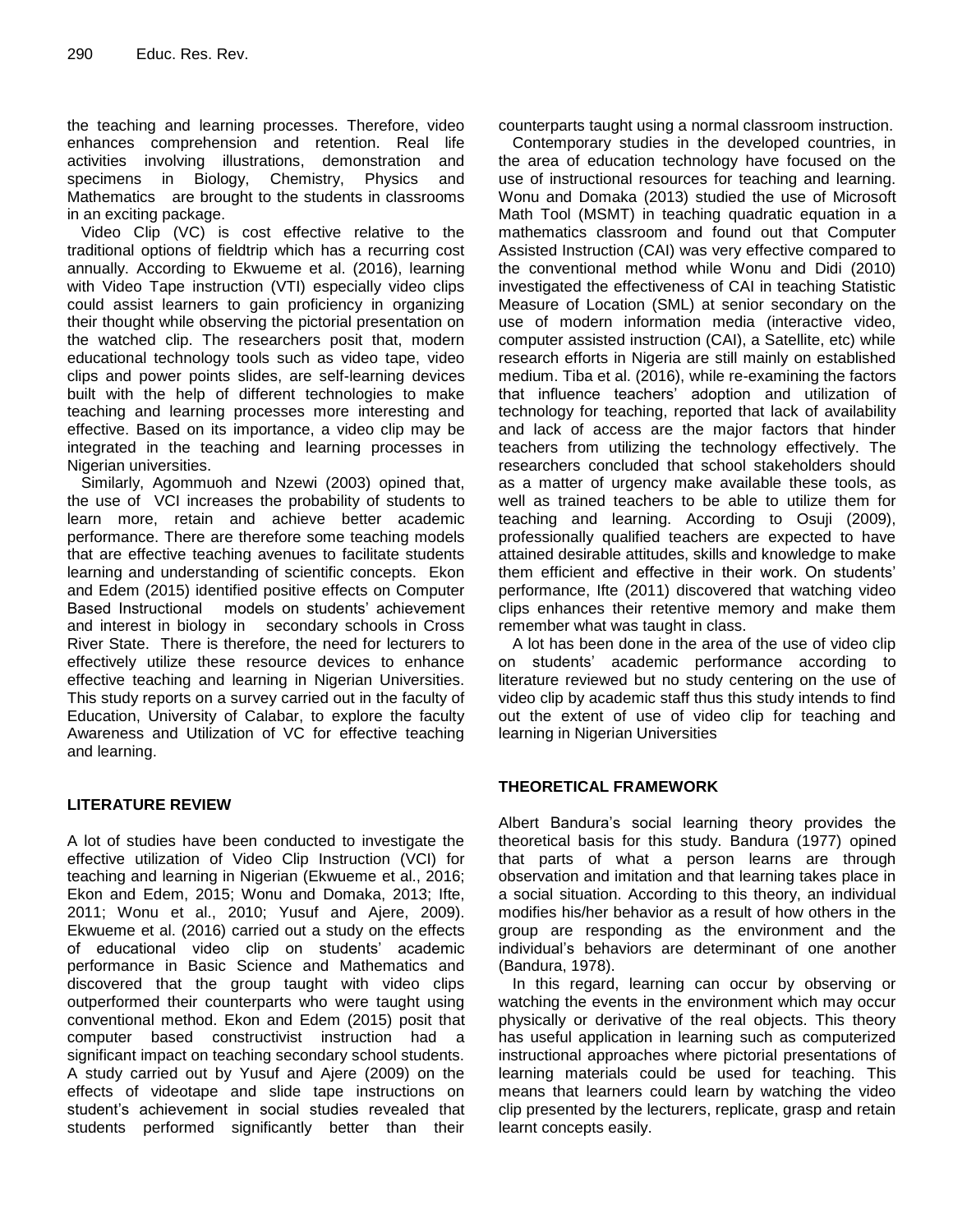## **Purpose of the study**

The main purpose of this study is to investigate the extent of use of video clip by academic staff for teaching and learning in Nigerian Universities. The study explored the following specific purposes:

(i) To find out if academic staff at the faculty of Education is aware of video clip as an instructional medium for teaching and learning.

(ii) To determine the extent of utilization of VC by academic staff for teaching and learning processes.

(iii) To determine the frequency of utilization of VC as an instructional medium for teaching and learning.

(iv) To find out the opinion of academic staff on the benefits of utilizing VC for teaching.

(v) To determine different factors that impedes their utilization of VC for teaching and learning purposes.

#### **Research questions**

(i) Is academic the staff, in the Faculty of Education, aware of Video Clip as an instructional medium for teaching and learning?

(ii) To what extent does the academic staff utilize VC for teaching and learning?

(iii) What are the frequency of utilization of VC as an instructional medium for teaching and learning?

(iv) What are the opinions of the academic staff on the benefits of utilization of VC for teaching?

(v) What are the factors that could impede their utilization of VC for teaching and learning?

#### **METHODOLOGY**

Quantitative approach was used for the study with survey as the research method. Structured questionnaire was designed and used for data collection. Academic staff drawn from four departments (Education Science, Education Art, Curriculum/Teaching, and Education Social Science) in the Faculty of Education University of Calabar was used for the study. One hundred (100) copies of the questionnaire were randomly distributed to respondents in their offices. However, 80 copies of the questionnaire were retrieved and used for data analysis (with 80.0% response rate).

## **RESULTS AND DISCUSSION**

The results of the study are presented and discussed under each of the stated research objectives:

The respondents were asked to indicate their demographic characteristics as presented in Tables 1 to 3.

Entries in Table 1 showed the percentage distribution of respondents by some selected demographic characteristics (rank, gender and department) of academic staff in Faculty of Education. The results are presented per department from assistant lecturer to professor. The female (60.0%) respondents outnumbered the males (40.0%). The result implies that female lecturers are more in the teaching profession and are more educationally developed in the Faculty in the utilization of instructional media for teaching and learning. Presently more male lecturers are catching up with the trend on educational development. A total of four departments were used for the study, while curriculum and teaching (27.5%) had the highest respondents. Respondents were asked to indicate their awareness of the potential use of Video Clip as an instructional material.

Results in Table 2 revealed that the majority of the respondents were aware (87.5%) that Video Clip is a resource material that aids in teaching and learning, only a few (12.5%) indicated their non-awareness of the resource material.

In this study, the respondents were asked to indicate their extent of utilization of VC for teaching and learning. Evidence from Table 3 indicated that majority of the respondents (65.0%) are not utilizing VC for teaching and learning at the Faculty of Education. The result showed that only a few respondents (35.0%) that is from Professor to Assistant Lecturer are utilizing VC to a small extent and this work conformed to the study of Tiba et al. (2016) who reported on the challenges to effective technology for teaching. The researchers indicated that lack of availability and lack of accessibility of technology by teachers at school are the major challenges that hinder effective utilization for teaching and learning. The findings of the study indicated that their frequency of utilization is rather very low as most lecturers are not utilizing VC due to unavailability of the resource material in the various departments studied.

#### **Frequency of utilization of VC by respondents**

The respondents were asked to indicate their frequency of utilization of VC for teaching and learning at the Faculty of Education. Ekwueme et al. (2016) and Agommuoh and Nzewi (2003) posited that video tape instructions is a resource material that has the potentials of increasing the probability that students will learn more, retain and achieve better in their academic performance while Ekon and Edem (2015), confirmed that Computer Based Instructional models are effective teaching avenues that can facilitate students learning and understanding of scientific concepts.

The results in Table 4 showed frequency of utilization of VC by the respondents in teaching and learning. It was observed that most of the respondents are utilizing VC. "Occasionally" (47.5%) this is followed by monthly (12.5%) and weekly (10.0%), while (25.0%) never utilized VC at all. These reasons according to the respondents were non availability of the VC, poor highlighting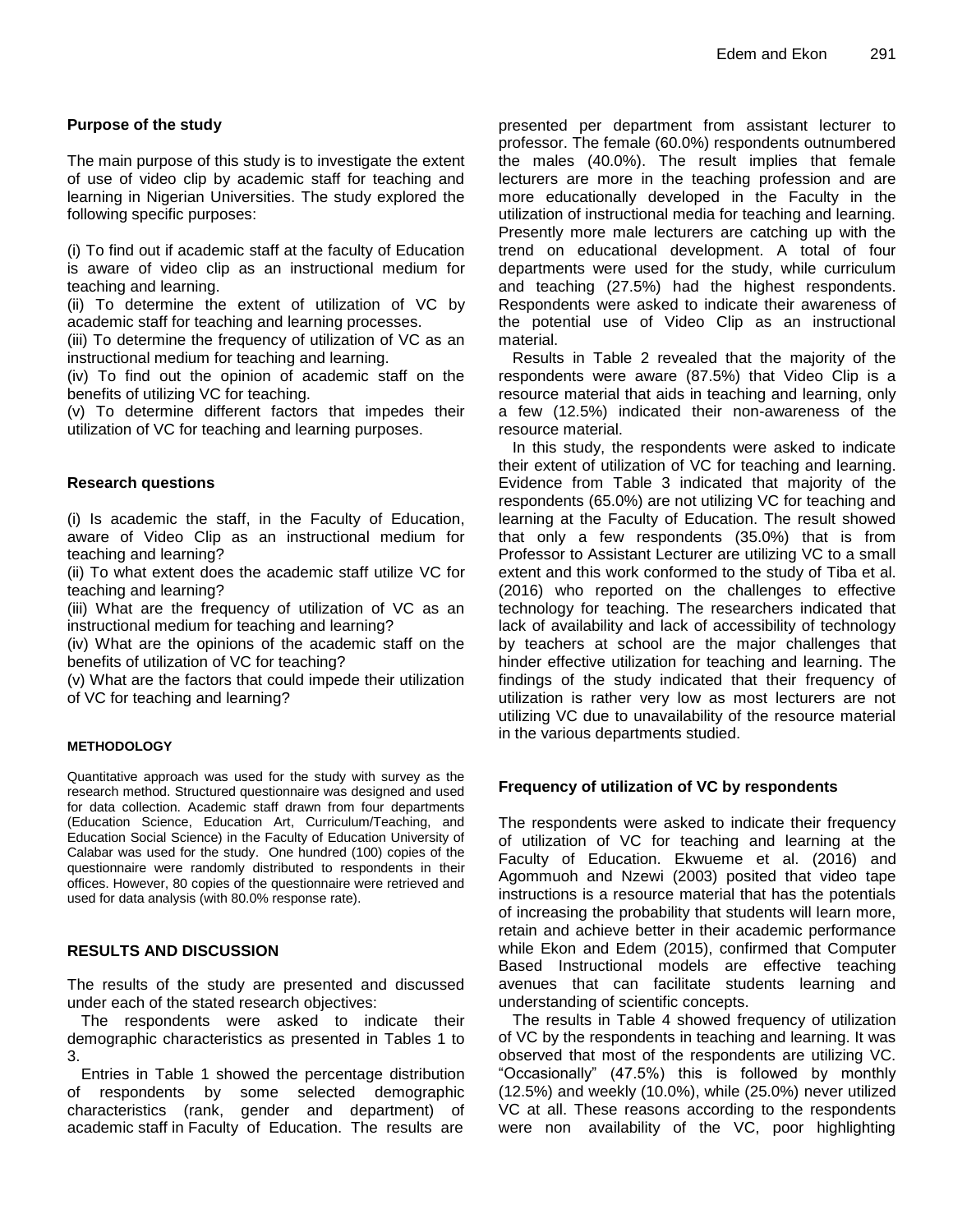| Rank                            | <b>Frequency</b> | Percentage |
|---------------------------------|------------------|------------|
| Asst. Lecturer                  | 5                | 6.25       |
| Lecturer II                     | 10               | 12.50      |
| Lecturer I                      | 22               | 27.50      |
| Senior lecturer                 | 25               | 31.25      |
| Asso. Professor                 | 10               | 12.50      |
| Professor                       | 8                | 10.00      |
| Gender                          |                  |            |
| Male                            | 32               | 40.00      |
| Female                          | 48               | 60.00      |
| <b>Department</b>               |                  |            |
| <b>Education Science</b>        | 20               | 25.00      |
| <b>Education Arts</b>           | 18               | 22.50      |
| <b>Education Social Science</b> | 20               | 25.00      |
| Curriculum and Teaching         | 22               | 27.50      |
| Total                           | 80               | 100.00     |

**Table 1.** Percentage distribution of respondents by some selected demographic characteristics (rank, sex and department).

**Table 2.** Awareness of Video Clip as an Instructional medium for teaching and learning by lecturers in Faculty of Education.

| <b>Academic Staff</b> |            | Aware %    |           | <b>Not Aware%</b> |  |
|-----------------------|------------|------------|-----------|-------------------|--|
| Asst. Lecturer        |            | 5(6.25)    |           |                   |  |
| Lecturer II           | 7(8.75)    |            |           | 3(3.75)           |  |
| Lecturer I            | 18(22.5)   |            |           | 4(5.0)            |  |
| Senior lecturer       |            | 22(27.5)   |           | 3(3.5)            |  |
| Asso, Professor       |            | 10.(12.50) |           |                   |  |
| Professor             |            | 8(10.0)    |           |                   |  |
| Total                 |            | 70(87.5)   |           | 10(12.5)          |  |
|                       |            |            |           |                   |  |
| <b>Respondents</b>    | <b>VLE</b> | LE.        | <b>SE</b> | <b>NA</b>         |  |
| Asst. Lecturer        |            | ۰          | 3(3.8%)   | 2(2.5%)           |  |
| Lecturer II           |            |            | 5(6.3%)   | 5(6.3%)           |  |
| Lecturer I            |            | ۰          | 5(6.3%)   | 17(21.3%)         |  |
| Senior lecturer       |            | ۰          | 5(6.3%)   | 20(25.05)         |  |
| Asso, Professor       |            |            | 5(6.3%)   | 5(6.3%)           |  |
| Professor             |            |            | 5(6.3%)   | 3(3.8%)           |  |
| Total                 |            |            | 28(35.0%) | 52(65.0%)         |  |

conditions in classrooms and other instructional models and gargets to aid in installation for effective teaching. Ekon and Edem (2015) concluded that lack of computerbased instructional models may hinder effective teaching processes in Nigeria universities.

The respondents were asked to indicate their assessment on the use of VC for effective teaching and learning. Results in Table 5 showed that (97.5%) of the

respondents strongly agreed that VC is an important resource that support the university curricular for effective teaching. Ninety percent (90.0%) responded that VC is an instructional medium for effective teaching and learning. Others take VC as a corner-stone to blend course to achieve excellence in teaching, as a potential window that can change and expose the minds and heart of many in educational development and as an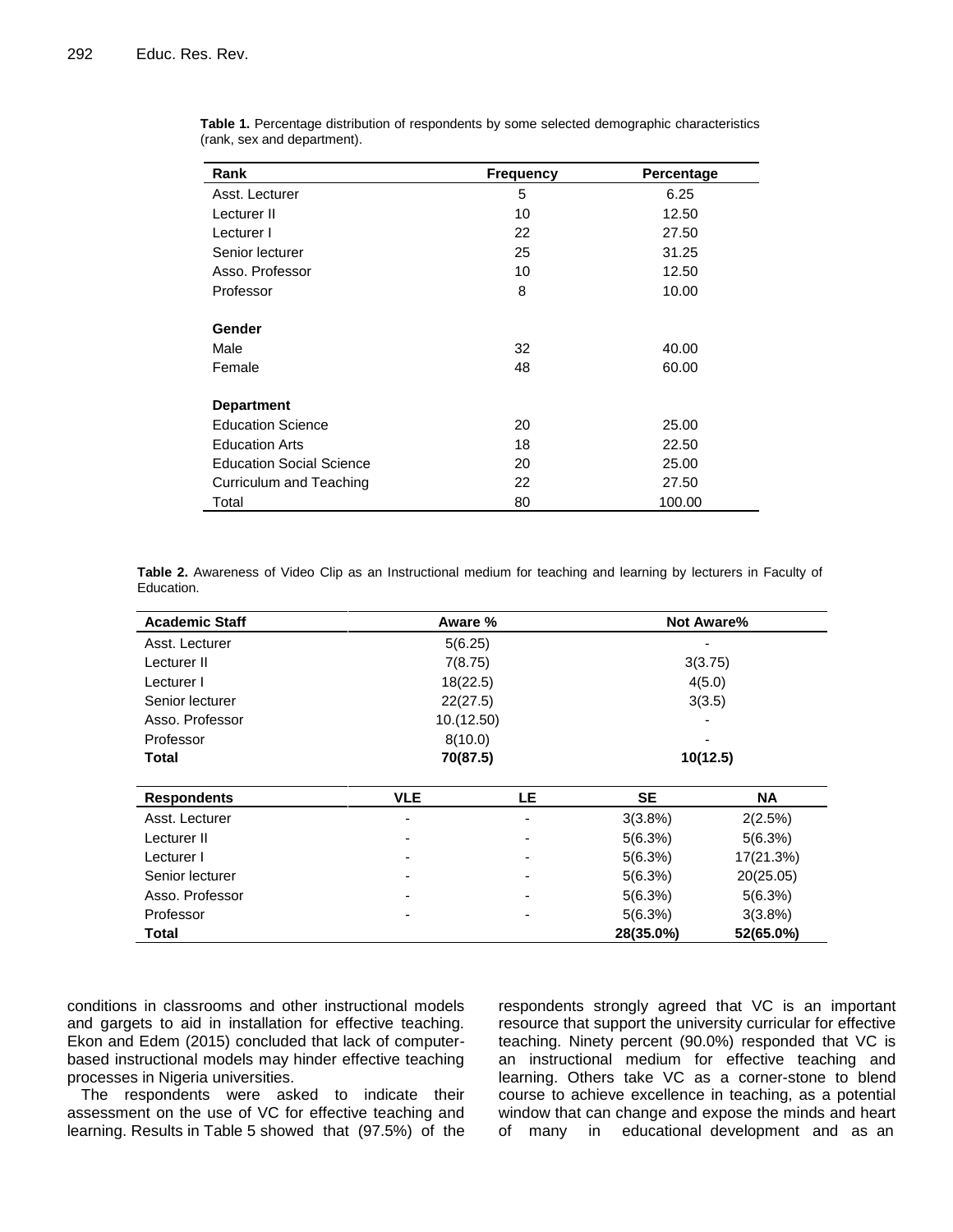**Table 3.** Extent of Utilization of Video Clip (VC) by respondents in ranking order.

| <b>Respondents</b> | <b>VLE</b>               | LE                       | <b>SE</b> | <b>NA</b> |
|--------------------|--------------------------|--------------------------|-----------|-----------|
| Asst. Lecturer     | ٠                        | ۰                        | 3(3.8%)   | 2(2.5%)   |
| Lecturer II        | $\overline{\phantom{0}}$ | ۰                        | 5(6.3%)   | 5(6.3%)   |
| Lecturer I         | $\overline{\phantom{a}}$ | $\overline{\phantom{0}}$ | 5(6.3%)   | 17(21.3%) |
| Senior lecturer    | $\overline{\phantom{0}}$ | ۰                        | 5(6.3%)   | 20(25.05) |
| Asso. Professor    | $\overline{\phantom{a}}$ | ٠                        | 5(6.3%)   | 5(6.3%)   |
| Professor          | -                        | ٠                        | 5(6.3%)   | 3(3.8%)   |
| <b>Total</b>       |                          |                          | 28(35.0%) | 52(65.0%) |

NOTE: VLE: Very Large Extent: LE: Large Extent

SE: Small Extent

NA: Not Available

**Table 4.** Frequency of Utilization of VC by respondents.

| <b>Frequency</b> | Response | Percentage |
|------------------|----------|------------|
| Daily            | 4        | 5.0        |
| Weekly           | 8        | 10.0       |
| Monthly          | 10       | 12.5       |
| Occasionally     | 38       | 47.5       |
| Never            | 20       | 25.0       |
| <b>Total</b>     | 80       | 100.00     |

**Table 5.** Assessment of VC for Teaching and learning.

| <b>Opinion</b>                                                                                                  | Frequency | Percentage |
|-----------------------------------------------------------------------------------------------------------------|-----------|------------|
| VC is a potential window that can change and expose the minds and heart of many, in<br>Educational Development. | 70        | 87.50      |
| VC serves as an instructional strategy for academic performance                                                 | 70        | 87.50      |
| VC serve as a cornerstone of many blended Courses to achieve excellence                                         | 70        | 87.50      |
| VC It is an important resource to support the university curricular                                             | 78        | 97.50      |
| VC is an Instructional medium for effective Teaching and learning                                               | 72        | 90.00      |
| VC enhances comprehension and retention                                                                         | 68        | 85.00      |

instructional strategy for academic excellence with 87.5% response rate. Yet many of them (85.0%) confirmed that VC enhances comprehension and retention. The researchers noticed with dismay the attitude of lecturers towards the utilization of VC at the Faculty of Education due to interrupted power supply, overcrowded lecture room and lack of availability and installation of some technological tools to aid in teaching and learning.

## **Challenges associated with the use of VC for teaching and learning processes**

Respondents were asked to indicate the challenges associated with the use of VC for teaching and learning at the Faculty of Education. As shown in Table 6, the respondents had multiple choice responses to the questions asked. Results showed that interruption in power supply (90.0%), Unavailability computers and other technological tools (87.5%), overcrowded lecture rooms (86.25%), insufficient capacity development in practical activities (75.0%), unavailability of the VC resource materials (75.0%), inadequate provision for inservice programme (75.0%), inadequacy in curriculum availability and lack of awareness on its use (75.0). The results showed that, majority of the respondents were not utilizing VC as they were supposed to do. Ekon and Edem (2015) reported that these challenges may hinder effective utilization of instructional resource materials in teaching and learning in Nigerian Universities.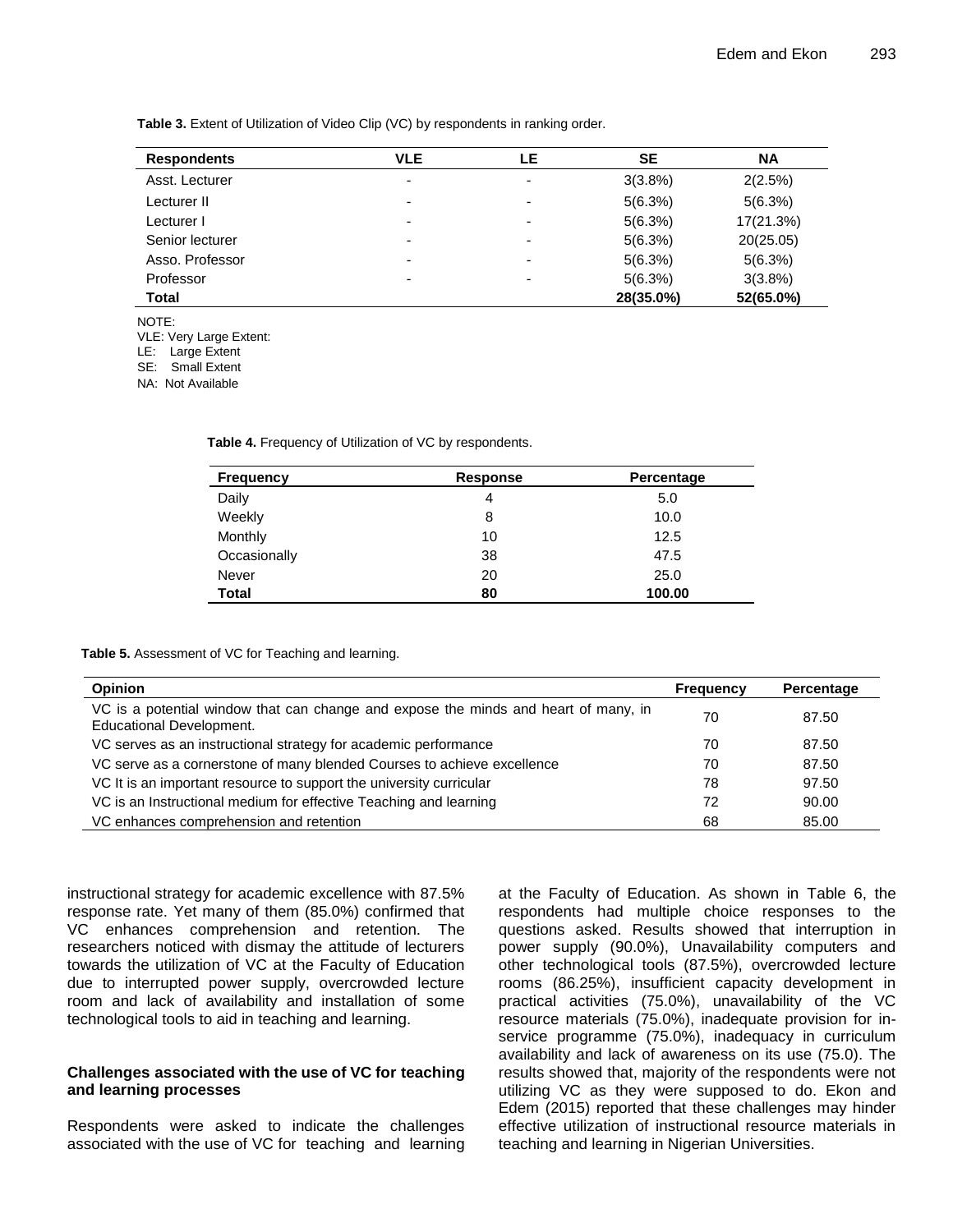| S/N | Challenges associated with the use of VC                               | <b>Frequency</b> | Percentage |
|-----|------------------------------------------------------------------------|------------------|------------|
|     | Unavailability of computers/ other technological tools                 | 70               | 87.5       |
|     | Power outage                                                           | 72               | 90.0       |
| 3   | Inadequate provision for in-service training                           | 60               | 75.0       |
| 4   | Overcrowded lecture rooms                                              | 69               | 86.3       |
| 5   | Insufficient capacity building development in practical activities.    | 60               | 75.0       |
| 6   | Unavailability of VC resources materials                               | 60               | 75.0       |
|     | Inadequacy in curriculum availability and lack of awareness on its use | 60               | 75.0       |

Table 6. Challenges to effective utilization of VC by respondents.

**Table 7.** Ways to provide solution.

| <b>Items</b>                                                                                                  | Frequency | Percentage |
|---------------------------------------------------------------------------------------------------------------|-----------|------------|
| User awareness campaign (through e-mail, text messages) memos) etc.                                           | 72        | 90.0       |
| Constant power supply                                                                                         | 72        | 90.0       |
| Proper orientation programme to be organized from time to time                                                | 60        | 75.0       |
| Introduction of the use of instructional materials in the School Curricular                                   | 60        | 75.0       |
| In-service training/ workshop on the use of video clip for teaching and learning in<br>Nigerian universities. | 60        | 75.0       |

## **Ways to provide solution**

Table 7 contains multiple choice responses to the questionnaire. Results showed that Awareness campaign (95.0%) should be carried out by management staff in the faculty of Education through memo, sending e-mails or text. Messages should be sent to lecturers in the various departments concerning the importance of utilization of instructional resources such as video Clip in teaching, and learning for effective students' academic performance in Nigerian universities. The era of information and communication Technology ICT has brought about more efficient ways of instructing students to learn faster, understand the precepts in topics and courses taught in class for better understanding of the topics: training lecturers on how to use the application and proper inservice training of the resource material will enhance a better teaching and learning of the resource on daily basis for effective service delivery. Constant power supply (90.0%) and proper orientation programme (75.0%) to both staff and students should be organized from time to time for effective capacity building. Introduction of the use of instructional resource materials in the school curricular for practical application should be encouraged (75.0%). In-service training/ workshop (75.0%) on the use of video clip for teaching and learning processes should be organized from time to time for lecturers for capacity building.

instructional tool for teaching and learning but the study revealed that their utilization as well as their frequency of utilization is rather low as most respondents (47.5%) used VC occasionally based on the courses taught. The paper reported that some challenges hinder their effective utilization to include power outage, unavailability of computer and other technological tools amongst others. Based on the findings, the paper recommends that awareness campaign should be carried out by management in the faculty to inform lecturers on the importance of VC usage for teaching and research. Proper in-service training should also be organized from time to time for effective capacity building. The use of instructional resources should be introduced in the school curricular to strengthen the teaching of courses for proper understanding. Lecturers should also be motivated in the faculty for using video clip in teaching so others will do the same, to improve on students' academic performance. In-service training/workshop should be organized from time to time for lecturers to build their capacity. Debt financing this programmed should be serviced through Federal and State government support. There should also be constant power supply, or provision be made by university management to acquire giant generating plants with large capacities to enable faculty use VCs for effective utilization of instructional resource materials and other technological tools for effective utilization on teaching and learning in Nigerian Universities.

## **Conclusion**

#### **CONFLICT OF INTERESTS**

Most academic lecturers are aware of video clip

The authors have not declared any conflict of interests.